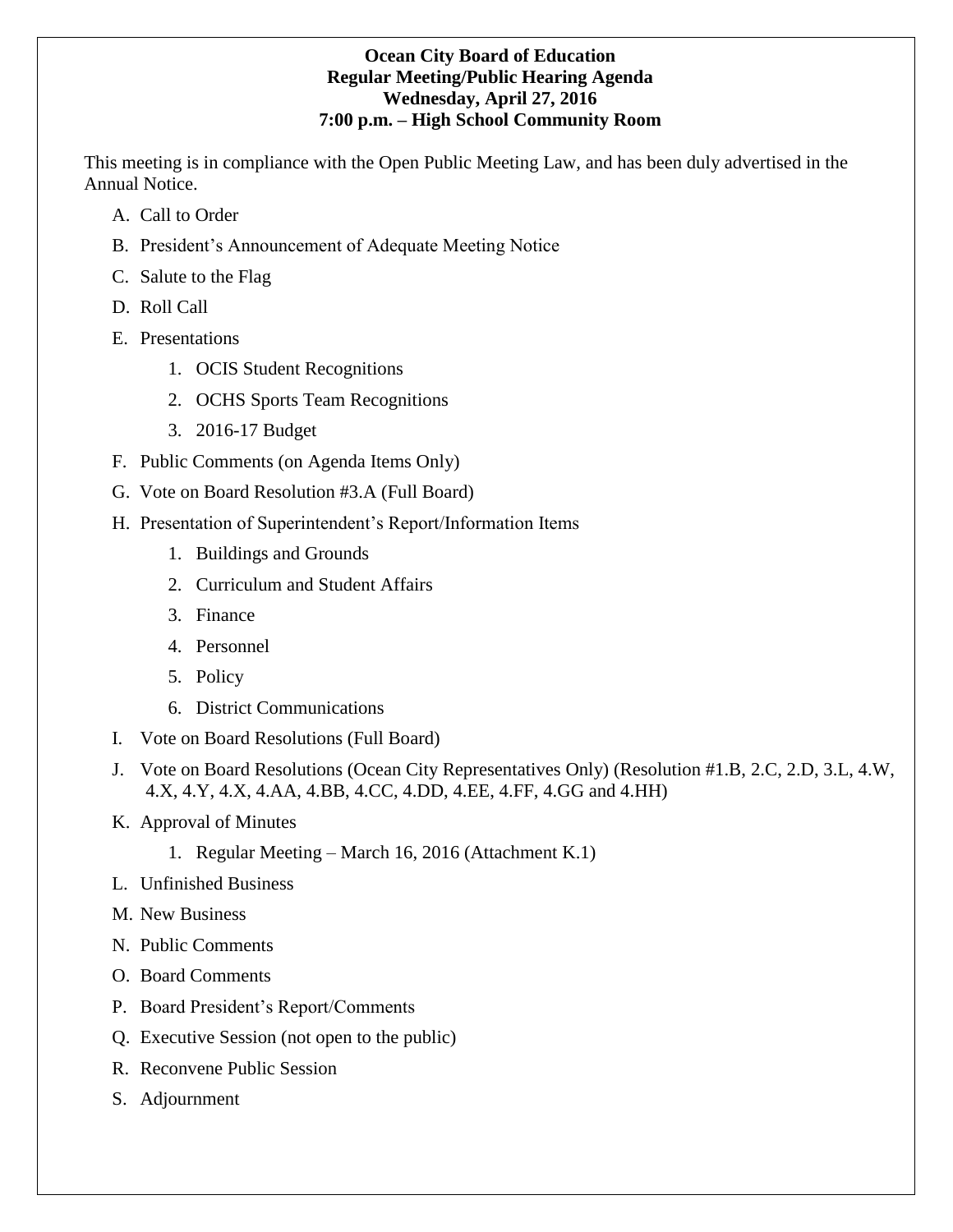#### **OFFICE OF THE**

#### **SUPERINTENDENT OF SCHOOLS**

**TO:** Ocean City Board of Education **FROM: Dr. Kathleen Taylor, Superintendent of Schools RE:** April 27, 2016 Regular Board Meeting

**MOTION:** Based on the recommendation of the Superintendent of Schools, the following resolutions are presented for formal approval by the Board of Education.

### **3. Finance**

#### **Public Hearing on the Proposed 2016-17 Budget**

### **PUBLIC COMMENTS ON THE BUDGET:**

A. Final Budget 2016-17 School Year – roll call vote The Board adopts the final budget of the Ocean City Board of Education for the school year 2016-17.

BE IT RESOLVED: That the Ocean City Board of Education hereby adopts the final budget for the school year 2016-17 as follows:

|                                              | <b>Budget</b>   | Local Tax Levy  |
|----------------------------------------------|-----------------|-----------------|
| A. General Fund Budget Amount                | \$40,945,202.00 | \$22,080,211.00 |
| <b>B.</b> Special Revenue Fund Budget Amount | \$679,972.00    | \$0.00          |
| C. Debt Service Fund Budget Amount           | \$2,738,351.00  | \$2,708,516.00  |
| <b>Total Base Budget</b>                     | \$44,363,525.00 | \$24,788,727.00 |

BE IT FURTHER RESOLVED: That the Ocean City Board of Education Policy for Travel and Expenses and N.J.A.C. 6A:23A-7.3 provides that the Board of Education shall establish in the annual school budget a maximum expenditure amount that may be allotted for such travel and expense reimbursement for the 2016-17 school year,

BE IT FURTHER RESOLVED: That the Ocean City Board of Education hereby establishes the school district travel maximum for the 2016-17 school year at the sum of \$35,000,

BE IT FURTHER RESOLVED: Pursuant to N.J.A.C. 6A:23A-5.2(a), maximum dollar amounts for public relations and professional services have been established and are detailed in the appropriations section of the 2016-17 budget.

BE IT FURTHER RESOLVED: That \$115,000.00 be withdrawn from the Capital Reserve Account to be utilized for the Ocean City High School Main Office Project.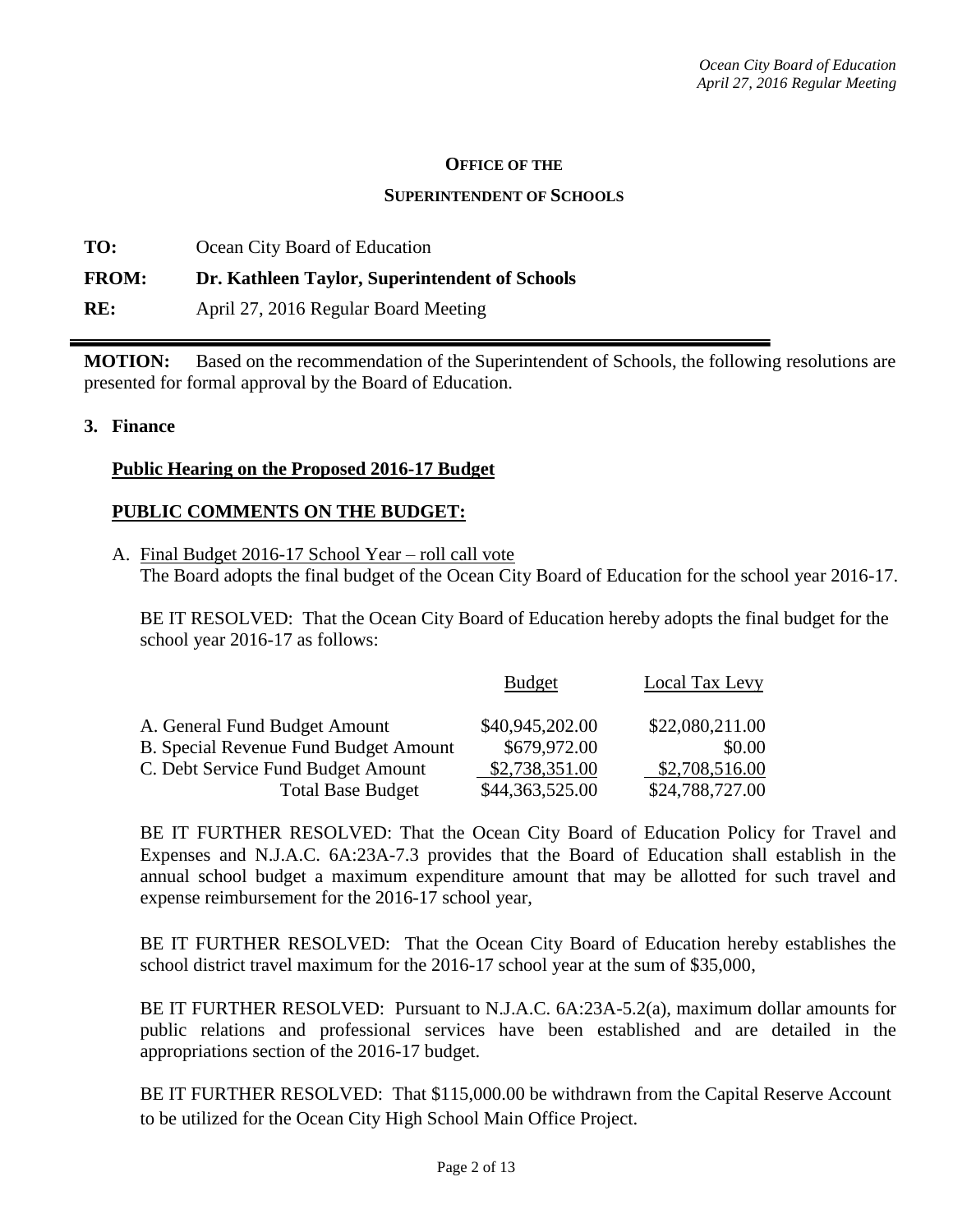# **1. Buildings and Grounds**

A. Use of Facilities

The Board approves the following requests for the use of the High School:

| <b>Requested By:</b><br>Use:<br>Dates/Times:<br>Room:<br>Fee: | Ocean City PTA<br>Teacher appreciation massage and orthotics<br>April 26 and April 28, 2016 (Tues and Thurs), 9:30AM-12:00PM<br>A107<br>No charge |  |
|---------------------------------------------------------------|---------------------------------------------------------------------------------------------------------------------------------------------------|--|
| Requested By:                                                 | Ocean City Exchange Club                                                                                                                          |  |
| Use:                                                          | Miss Ocean City Practice                                                                                                                          |  |
| Dates/Times:                                                  | August 8-11, 2016 (Mon-Thurs), 5:00PM-9:00PM                                                                                                      |  |
|                                                               | August 12, 2016 (Sat), 11:00AM-4:00PM                                                                                                             |  |
| Rooms:                                                        | Classrooms G103, G105, B111 and Cafeteria (August 8-11, 2016)                                                                                     |  |
|                                                               | Community Room (August 12)                                                                                                                        |  |
| Fee:                                                          | No charge                                                                                                                                         |  |
| <b>Requested By:</b>                                          | Rowan University                                                                                                                                  |  |
| Use:                                                          | Football Intra-Squad Scrimmage                                                                                                                    |  |
| Date/Times:                                                   | August 20, 2016 (Sat), 8:00AM-1:00PM                                                                                                              |  |
| Room:                                                         | <b>Locker Rooms and Exterior Rest Rooms</b>                                                                                                       |  |
| Fee:                                                          | No charge                                                                                                                                         |  |

# B. Use of Facilities **(Ocean City Representatives Only)**

The Board approves the following requests for the use of the Intermediate School:

| Requested By: | Ocean City Girl Scout Troop 41014                             |
|---------------|---------------------------------------------------------------|
| Use:          | <b>Fundraiser Car Wash</b>                                    |
| Date/Times:   | June 4, 2016 (Sat), 9:00AM-1:00PM                             |
| Room:         | Driveway                                                      |
| Fee:          | No charge                                                     |
| Requested By: | Ocean City PTA                                                |
| Use:          | 8 <sup>th</sup> Grade Sun & Fun                               |
| Date/Times:   | June 13, 2016 (Mon), 9:00AM-12:00pm with set up 7:00AM-9:00AM |
| Rooms:        | Kitchen, Baseball Fields, Basketball Courts                   |
| Fee:          | No charge                                                     |

## Informational Items

## Fire Drills

| Ocean City High School                       | March 10, 2016 |
|----------------------------------------------|----------------|
| Ocean City Intermediate School March 9, 2016 |                |
| Ocean City Primary School                    | March 18, 2016 |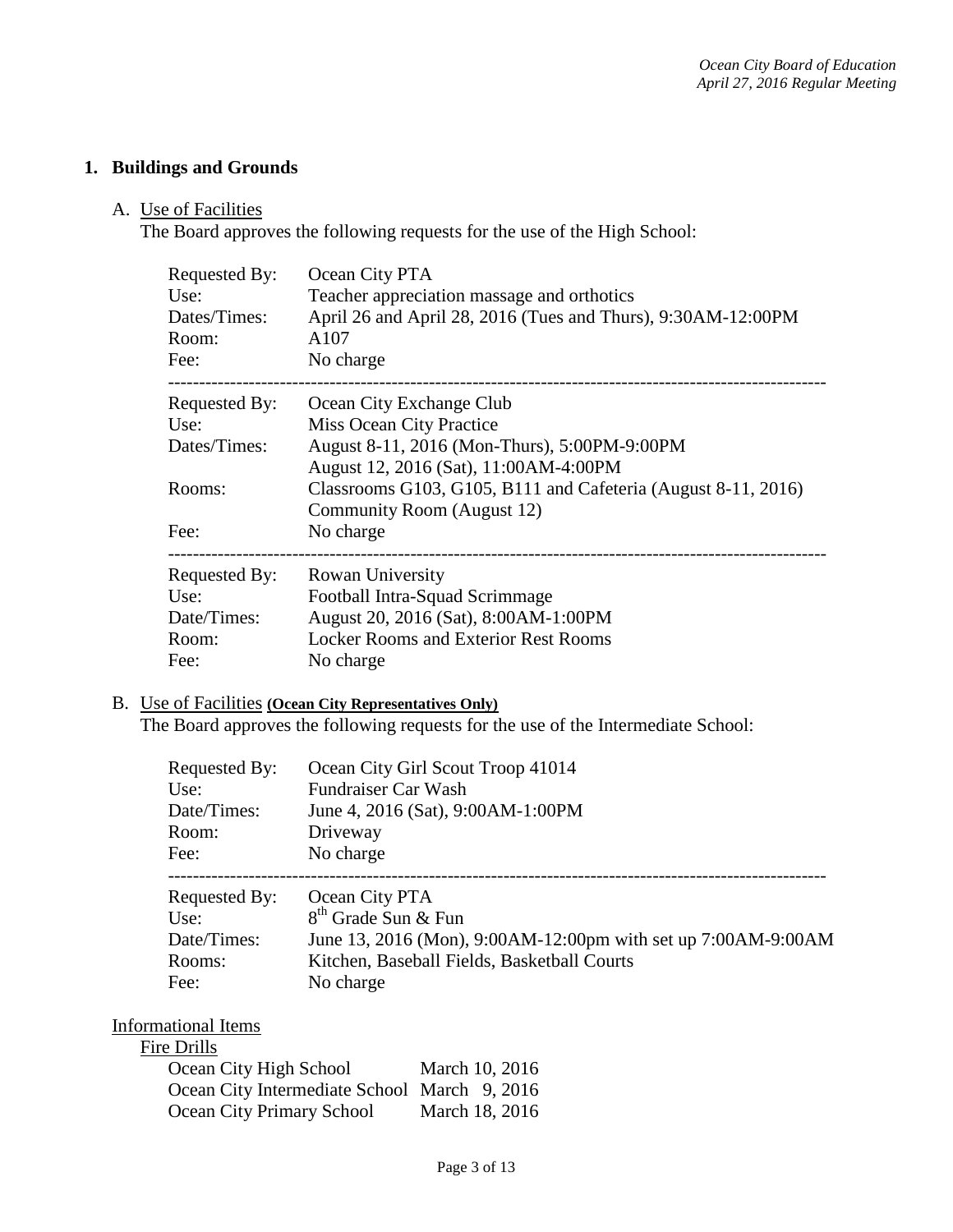**Security Drills** Ocean City High School March 16, 2016 Ocean City Intermediate School March 15, 2016 Ocean City Primary School March 17, 2016

- Discussion
- Buildings and Grounds Committee Report Mr. Oves, Chairperson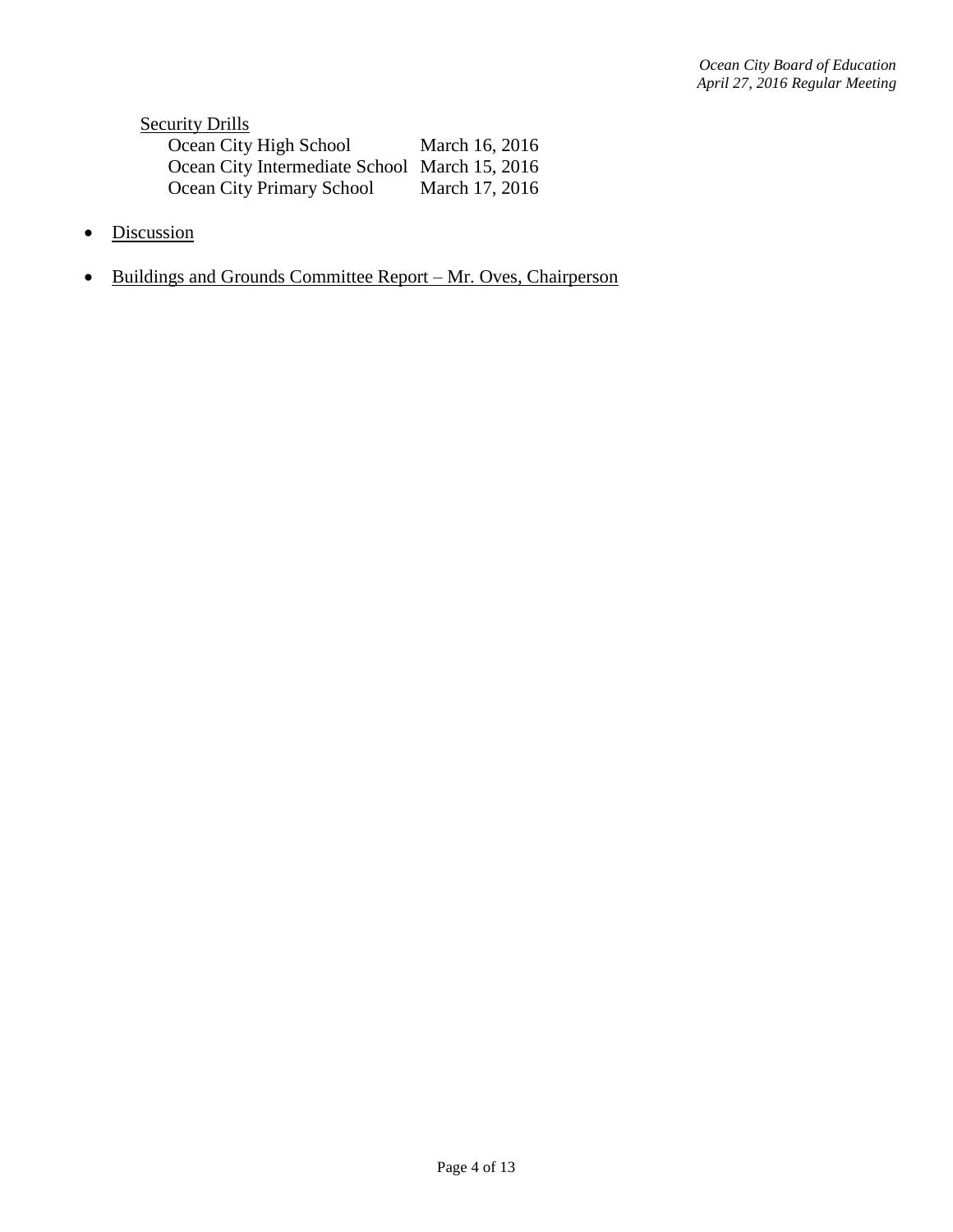## **2. Curriculum and Student Affairs**

- A. High School Field Trip Request (Attachment #2.A) The Board approves the attached High School Field Trip list.
- B. Membership Resolution in NJSIAA (Attachment #2.B) The Board approves the submission of the Membership Resolution for the Ocean City High School to continue membership in the New Jersey State Interscholastic Athletic Association for the 2016-17 school year, with \$2,150.00 for annual dues.
- C. Intermediate School Field Trip Request (Attachment #2.C) **(Ocean City Representatives Only)** The Board approves the attached Intermediate School Field Trip list.
- D. Primary School Field Trip Request (Attachment #2.D) **(Ocean City Representatives Only)** The Board approves the attached Primary School Field Trip list.
- E. Harassment, Intimidation and Bullying (HIB) Case Findings (Attachment #2.E) The Board adopts and approves Harassment, Intimidation and Bullying (HIB) Case Findings as reported in the attached.

Informational Items (Attachments) Out-of-School Suspension Reports for March 2016

- Discussion
- Curriculum and Student Affairs Committee Report Mrs. McAlister, Chairperson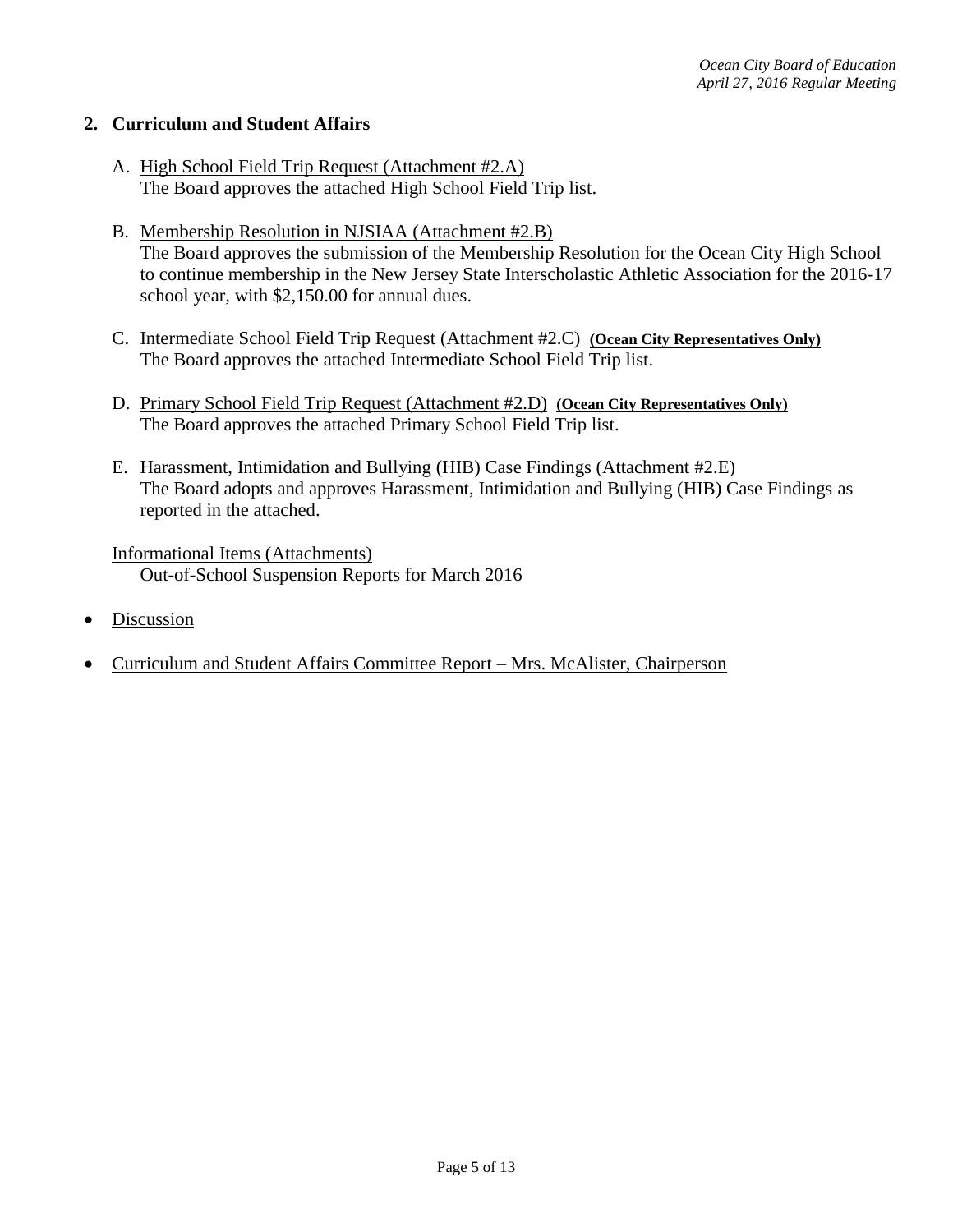# **3. Finance**

- A. Bill List (Attachment #3.A) The Board approves payment of bills for April 2016 in the amount of \$7,664,762.89.
- B. Secretary and Monthly Cash Reconciliation Reports (Attachment #3.B) The Board approves the Board Secretary's Monthly Financial Report and the Monthly Cash Reconciliation Report for March 2016.
- C. Line Item Transfers (Attachment #3.C) The Board approves the revenue and appropriation transfers for March 2016. The Board also acknowledges receipt of the State of NJ mandated transfer reconciliation form for March 2016.
- D. Travel & Expense Reimbursement (Attachment #3.D) The Board approves the April 2016 list of Board of Education Members and School District Staff travel and related expense reimbursements.
- E. Food Service Report (Attachment #3.E) The Board accepts the Food Service Monthly Finance Report for March 2016.
- F. U.S. Communities Government Purchasing Alliance

The Board authorizes the acquisition of janitorial supplies to be obtained from Supply Works, Inc. in accordance with the U.S. Communities Government Purchasing Alliance ("U.S. Communities") and The Fresno Unified School District, 4498 N. Brawley Avenue, Fresno, California contract #12- 22, Janitorial Supplies. The School Business Administrator is authorized to issue a purchase order(s) for said janitorial supplies in accordance with the terms of the U.S. Communities & Fresno Unified School District contract #12-22 as authorized by N.J.S.A. 52:34-6.2(b), PL 2011, c 139 and New Jersey Division of Local Government Services (DLGS) Local Finance Notice LFN 2012-10.

G. Donation

The Board accepts a donation in the amount of \$2,000 from Shore Medical Center Foundation for the cost of the BLS certification cards for the High School Class of 2016.

- H. Cape May County Special Services School District Agreement for Transportation Services The Board approves the 2016-17 Shared Services Transportation Contract with the Cape May County Special Services School District on an as needed basis.
- I. Tuition Contract Agreement

The Board approves the Tuition Contract Agreement for the 2016-17 school year with the Cape May County Technical School District in the amount of \$42,856 for three regular full time students and one special education shared time student, including a tuition adjustment due to the Technical School of \$13,040 for the 2014-15 school year.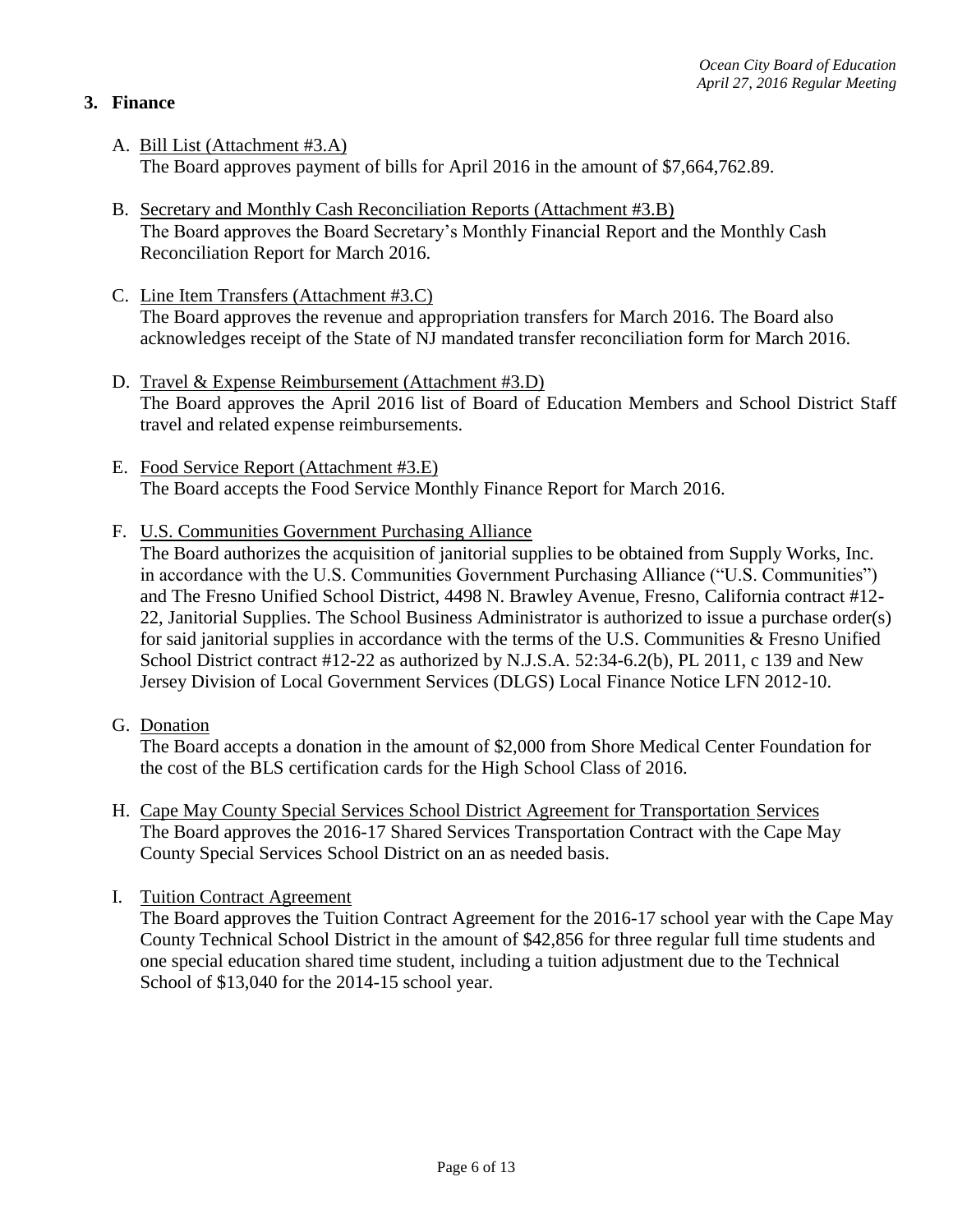J. Special Education Revised Tuition Contract Agreement

The Board approves the revised 2015-16 Special Education Tuition Contract Agreement with the Upper Township Board of Education for One-to-One Aide extraordinary costs for two Upper Township students in the amount of \$57,654.58.

K. Close Bank Account

The Board approves the closing of the Ocean City Board of Education Ocean City Intermediate School Renovation Project bank account at Ocean City Home Bank. This account has a zero balance.

### L. AtlantiCare Health Educator Award **(Ocean City Representatives Only)**

The Board accepts \$300 from AtlantiCare in honor of Carrie Merritt, a distinguished winner of the 2016 AtlantiCare Healthy Educator Award, and may be used to help further additional health and wellness initiatives in the school community.

Discussion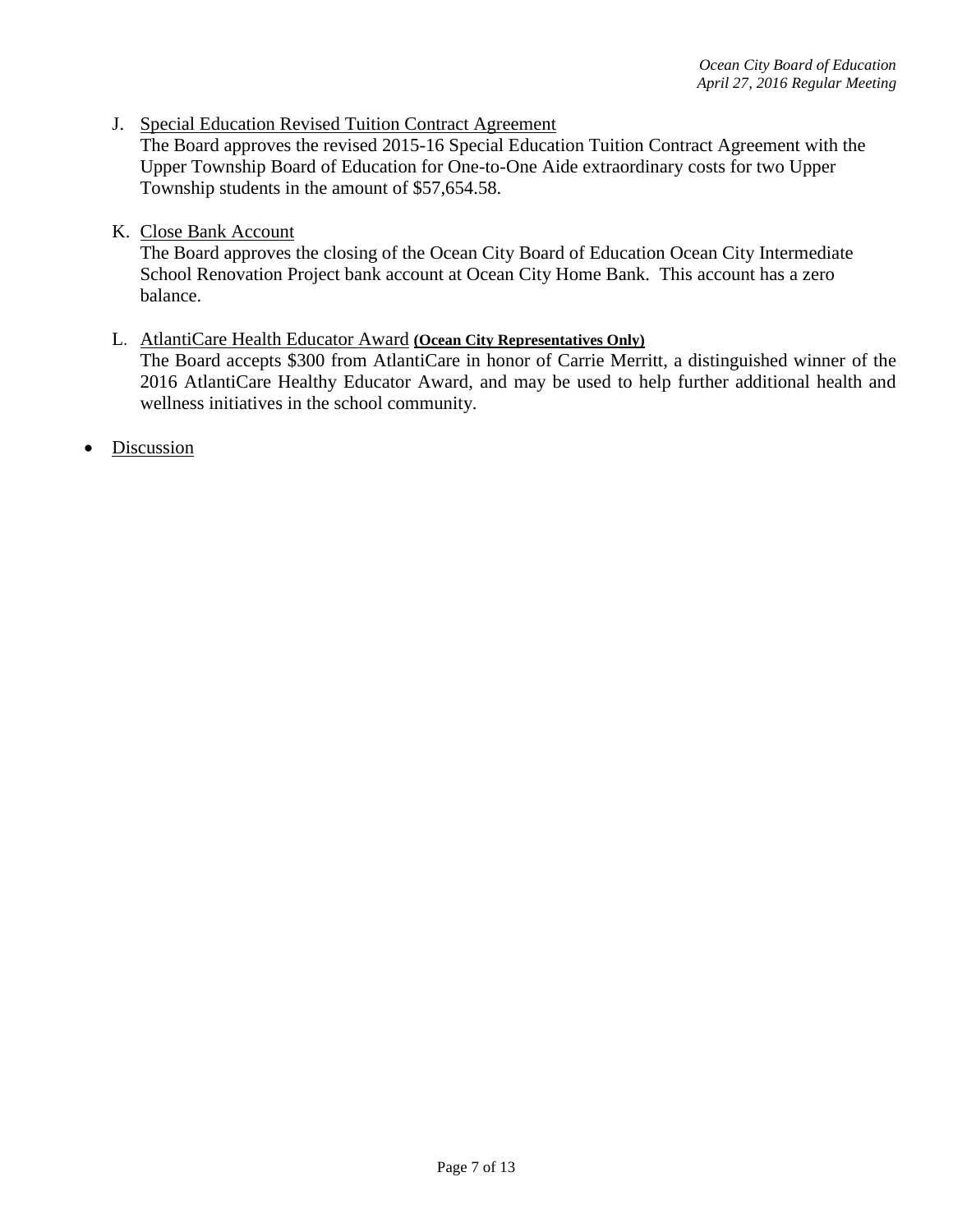### **4. Personnel** (All motions are upon Superintendent's recommendation:)

- A. Substitutes (Attachment #4.A) roll call vote The Board approves the attached criminal history approved/HIB trained substitutes for the 2015-16 school year.
- B. Resignation High School Activity roll call vote The Board accepts the resignation of Timothy Cox, High School pit musician, for the spring 2016 play.
- C. High School Co-Curricular Sponsor and Stipend roll call vote The Board approves Jared Slaymaker to provide piano services for the High School spring concert at a stipend not to exceed \$350, stipend paid from ticket sales.
- D. Revised Leave of Absence District Supportive Staff (Attachment #4.D) roll call vote The Board approves employee #1411, a revised FMLA unpaid leave of absence, effective February 25, 2016 through April 22, 2016, and an unpaid FMLA for ½ days, effective April 25, 2016 through May 13, 2016, with a return to full-time service on May 16, 2016.
- E. Leave of Absence High School Certificated Staff (Attachment #4.E) roll call vote The Board approves employee #0750, a paid leave of absence effective April 13, 2016 through on or before June 30, 2016.
- F. Short-Term Leave Replacement High School Certificated Staff roll call vote The Board approves Molly McKeefery*,* High School short-term leave replacement Teacher of Art, effective May 2, 2016 through on or before June 15, 2016.
- G. Retirement High School Certificated Staff roll call vote The Board accepts with deep regret the retirement of Edith Roach, High School Guidance Counselor, effective as of July 1, 2016.
- H. Building Ecological Solutions for Coastal Community Resiliency Program Teachers and Stipends roll call vote The Board approves the following Building Ecological Solutions for Coastal Community Resiliency Program Teachers, at a rate of \$30 per hour, total program not to exceed 24 hours: David Ferrante Matthew Oster
- I. High School Summer Employment and Stipends (Attachment #4.I ) roll call vote The Board approves the attached High School 2016 summer employment and stipends for curriculum writing/professional development/departmental work.
- J. Child Study Team Summer Employment and Stipends (Attachment #4.J) roll call vote The Board approves the attached Child Study Team, 2016 summer employment and stipends, with a total number of hours based on District need.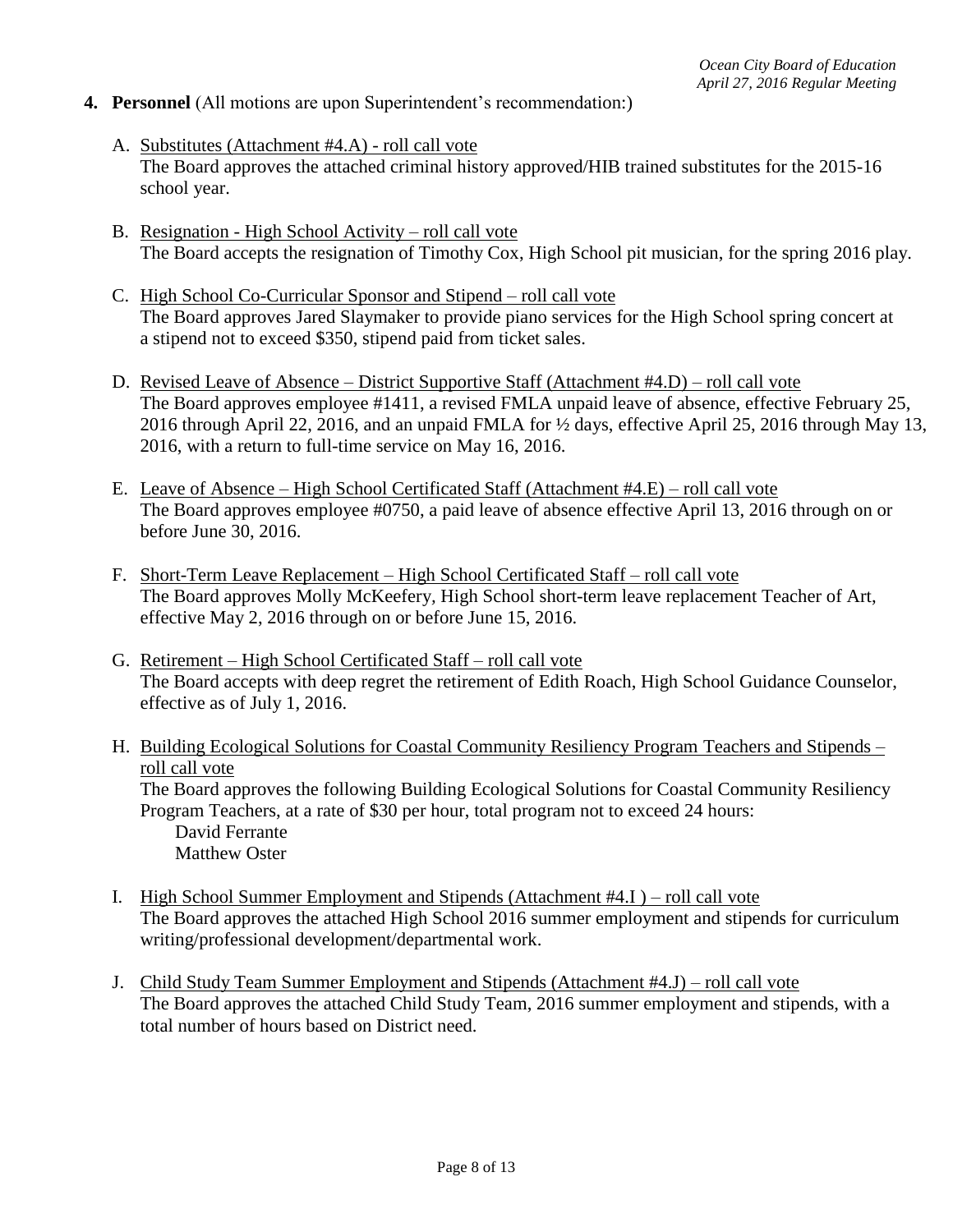K. School Nurses for Summer School and Stipends – roll call vote

The Board approves the following 2016 summer School Nurses on a rotating basis, at a rate of \$30 per hour, total program not to exceed 100 hours (actual number of hours based on student enrollment):

Rosemary Millar Alice Wolf

- L. High School Extended School Year Teachers, Aides and Stipends (Attachment #4.L) roll call vote The Board approves the attached High School 2016 extended school year teachers, aides, and stipends (actual number of hours based on student enrollment).
- M. Home/Community Education Program Special Education Facilitator roll call vote The Board approves Ronald Ewing, as the Home/Community Education Program Special Education Facilitator, for summer 2016 and the 2016-17 school year, at a rate of \$20 per hour.
- N. High School Coaches and Stipends (Attachment #4.N) roll call vote The Board approves the attached High School winter coaches and stipends for the 2016-17 school year.
- O. Business Administrator's Contract (Attachment #4.O) roll call vote The Board approves Timothy E. Kelley, School Business Administrator/Board Secretary's employment contract, effective July 1, 2016 through June 30, 2017, at a salary of \$137,700 with additional shared services agreement stipends of \$3,500 for Corbin City and \$10,000 for Sea Isle City School Districts. This contract is pending County Superintendent approval.
- P. Interim Administration roll call vote The Board approves Jack Pfizenmayer, Interim Athletic Director, effective July 1, 2016 through June 30, 2017, at \$425 per diem.
- Q. District and High School Administrative Staff and Salaries (Attachment #4.Q) roll call vote The Board approves the attached District and High School administrative staff and their salaries for the 2016-17 school year.
- R. District and High School Certificated Staff and Salaries (Attachment #4.R) roll call vote The Board approves the attached District and High School certificated staff and salaries for the 2016-17 school year.
- S. District and High School Supportive Staff and Salaries (Attachment #4.S) roll call vote The Board approves the attached District and High School supportive staff and salaries for the 2016-17 school year.
- T. Non-Affiliated Managers and Salaries (Attachment #4.T) roll call vote The Board approves the attached non-affiliated managers and salaries for the 2016-17 school year.
- U. Non-Affiliated Employees and Salaries (Attachment #4.U) roll call vote The Board approves the attached non-affiliated employees and salaries for the 2016-17 school year.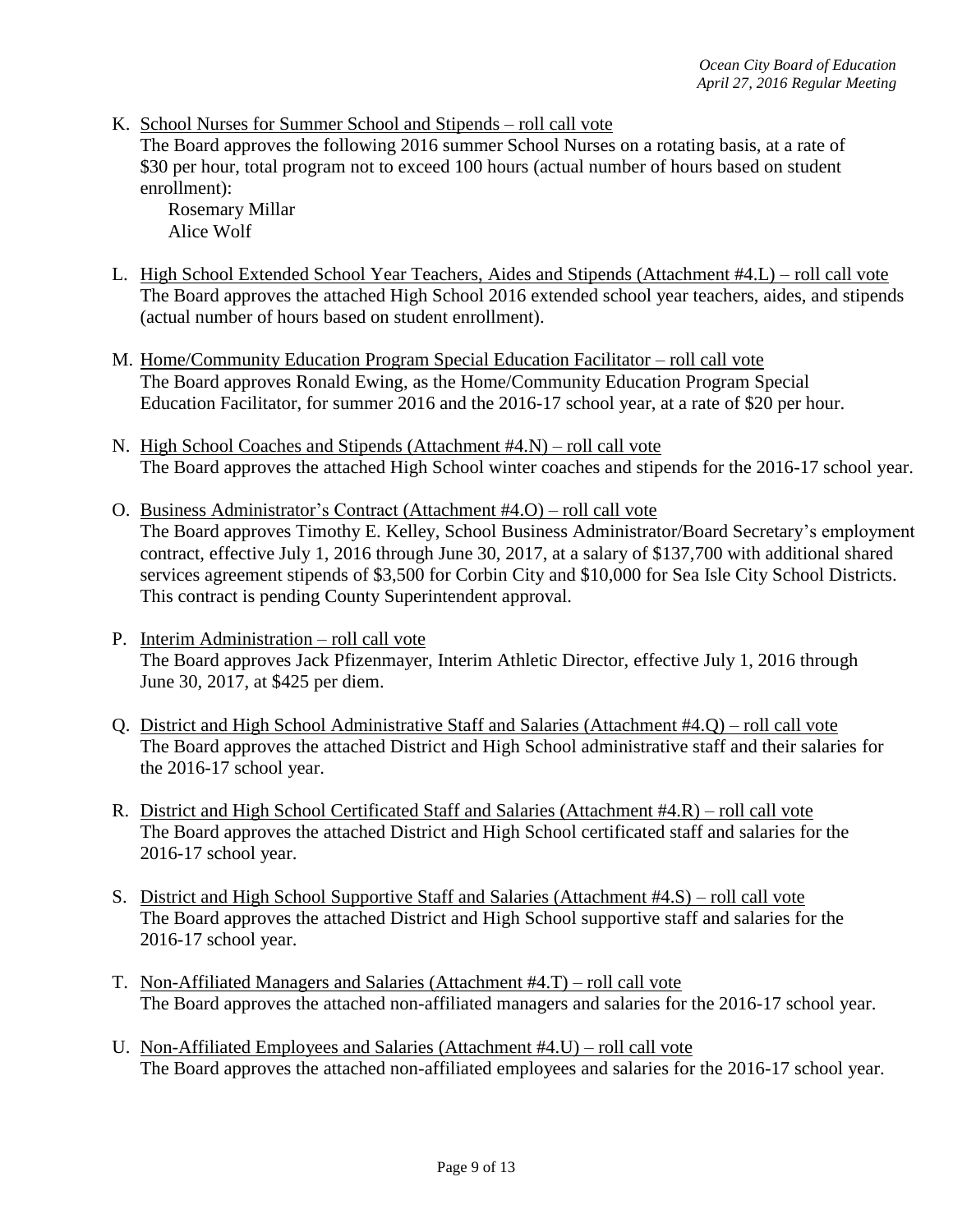- V. Leave of Absence High School Certificated Staff (Attachment #4.V) roll call vote The Board approves employee #3940, a paid leave of absence, effective September 1, 2016 through September 28, 2016, an unpaid FMLA leave of absence, effective September 29, 2016 through October 28, 2016, with an unpaid FMLA/NJFLA leave of absence, effective October 31, 2016 through February 6, 2017, with an expected return date of February 7, 2017.
- W. Leave of Absence Intermediate School Supportive Staff (Attachment #4.W) roll call vote **(Ocean City Representatives Only)**

The Board approves employee #1966, a paid administrative leave of absence, effective March 24, 2016 through April 21, 2016, unpaid FMLA leave of absence, effective April 22, 2016 through June 30, 2016, a paid leave of absence, effective July 1, 2016 through July 19, 2016, and an unpaid FMLA leave July 20, 2016 through August 3, 2016, with an expected return date of August 4, 2016.

X. Primary School Fieldwork Student Placement - roll call vote **(Ocean City Representatives Only)** The Board approves the following Primary School fieldwork placement student for spring 2015-16:

Eastern University Name: Hope Bromhead Placement: Carol Maurer and Ashley Schmid, Teachers of ESL

Y. Intermediate School Summer Employment and Stipends (Attachment #4.Y) – roll call vote **(Ocean City Representatives Only)**

The Board approves the attached Intermediate School 2016 summer employment and stipends for curriculum writing/professional development/departmental work.

Z. 21st Century Challenge Summer Program Teachers and Stipends – roll call vote **(Ocean City Representatives Only)**

The Board approves the following  $21^{st}$  Century Challenge Program teachers for summer 2016, at a rate of \$30 per hour, total program not to exceed 130 hours, program pending enrollment:

David Ferrante Jessica Kriegner Ashley Ruffenach

AA. Intermediate and Primary Schools' Extended School Year Teachers, Aides, and Stipends (Attachment #4.AA) – roll call vote **(Ocean City Representatives Only)**

The Board approves the attached Intermediate and Primary Schools' 2016 extended school year teachers, aides, and stipends.

BB. Primary School Summer School Teachers and Stipends (Attachment #4.BB) – roll call vote **(Ocean City Representatives Only)**

The Board approves the attached Primary School 2016 summer school teachers, at a rate of \$30 per hour, total program not to exceed 240 hours (program pending enrollment).

CC. Tenure - Primary School Certificated Staff – roll call vote **(Ocean City Representatives Only)**

The Board approves the granting of tenure to the following Primary School certificated staff, effective as follows:

Tiffany Lively, Elementary School Teacher, effective September 1, 2016 Megan Riordan, Elementary School Teacher, effective September 27, 2016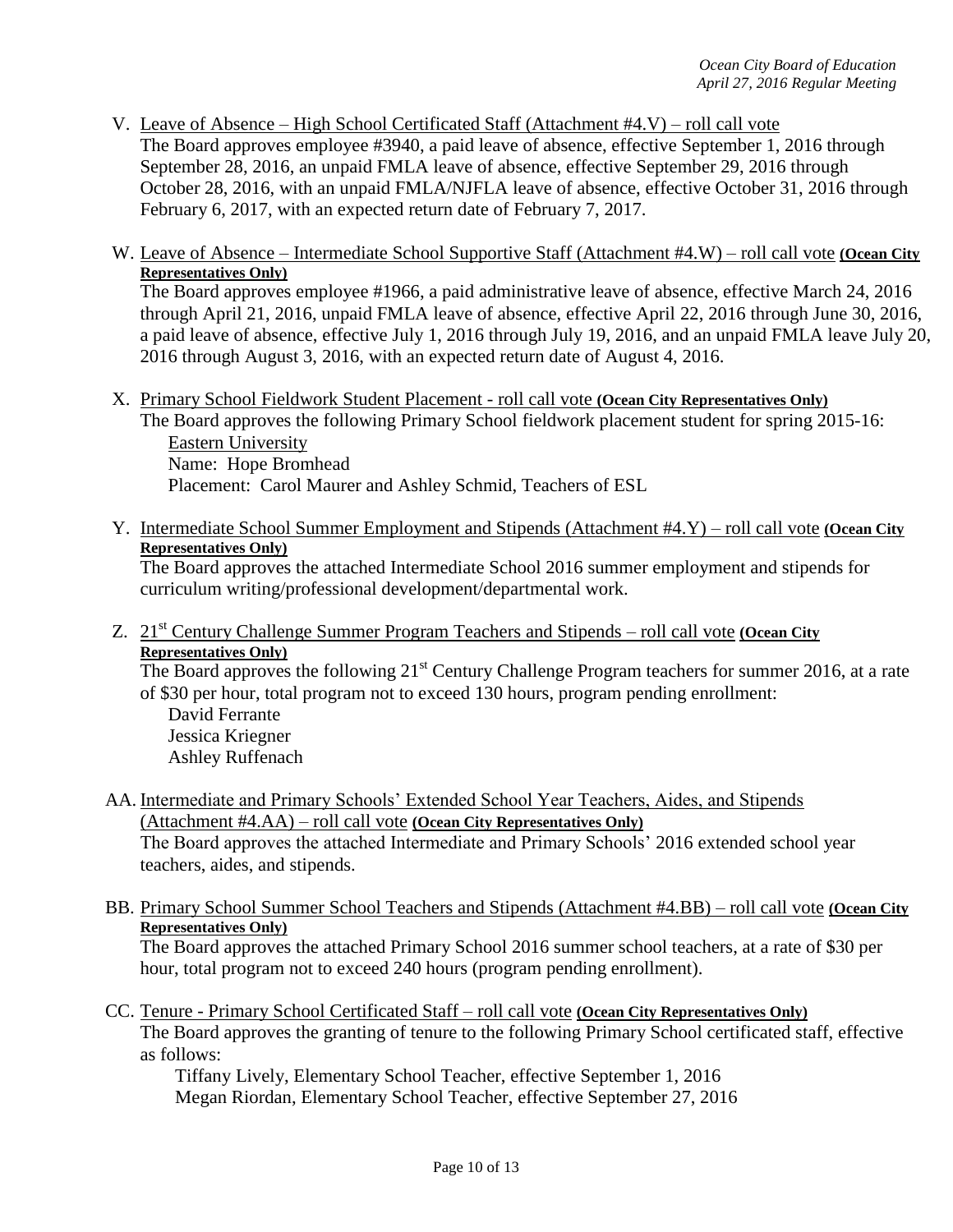DD. Intermediate and Primary Schools' Administrative Staff and Salaries (Attachment #4.DD) – roll call vote **(Ocean City Representatives Only)**

The Board approves the attached Intermediate and Primary Schools' administrative staff and salaries for the 2016-17 school year.

- EE. Intermediate and Primary Schools' Certificated Staff and Salaries (Attachment #4.EE) roll call vote **(Ocean City Representatives Only)** The Board approves the attached Intermediate and Primary Schools' certificated staff and salaries for the 2016-17 school year.
- FF. Intermediate and Primary Schools' Supportive Staff and Salaries (Attachment #4.FF) roll call vote **(Ocean City Representatives Only)** The Board approves the attached Intermediate and Primary Schools' supportive staff and salaries for the 2016-17 school year.
- GG. Intermediate School Coaches and Stipends (Attachment #4.GG) roll call vote **(Ocean City Representatives Only)**

The Board approves the attached Intermediate School winter coaches and stipends for the 2016-17 school year.

HH. Leave of Absence – Intermediate School Certificated Staff (Attachment #4.HH) – roll call vote **(Ocean City Representatives Only)**

The Board approves employee #3544, an unpaid FMLA/NJFLA leave of absence, effective September 1, 2016 through October 14, 2016, with an expected return date of October 17, 2016.

- Discussion
- Negotiations Committee Report Mr. Bauer, Chairperson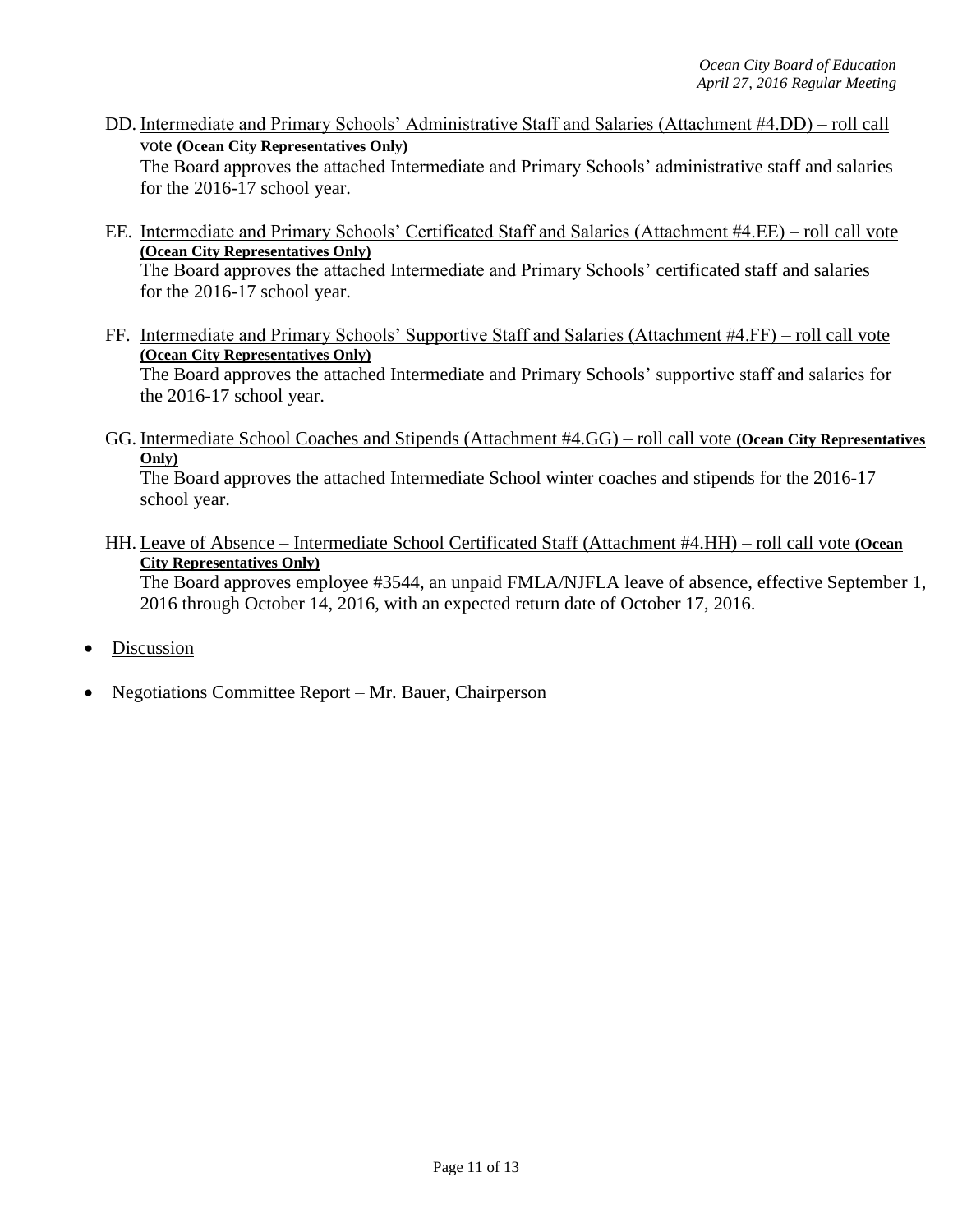# **5. Policy:**

A. Policies –  $2<sup>nd</sup>$  Reading (Attachment #5.A)

The Board approves the following replacements, additions and/or deletions to the Board Policy and/or Regulation Manuals.

- Revised Policies
	- 5516 Use of Electronic Communication and Recording Devices
	- 5350 Student Suicide Prevention
- B. Bylaw  $-2^{nd}$  Reading (Attachment #5.B) The Board approves the following replacements, additions and/or deletions to the Board Bylaws.
	- Revised Bylaw 0167 Public Participation in Board Meetings

# C. Policies –  $1^{st}$  Reading (Attachment #5.C) The Board approves the following replacements, additions and/or deletions to the Board Policy and/or Regulation Manuals.

- Revised Policies 5310 Health Services 8462 Reporting Potentially Missing or Abused Children
- Revised Regulation 8462 Reporting Potentially Missing or Abused Children
- **Discussion**
- Policy Committee Report Mrs. Prettyman, Chairperson